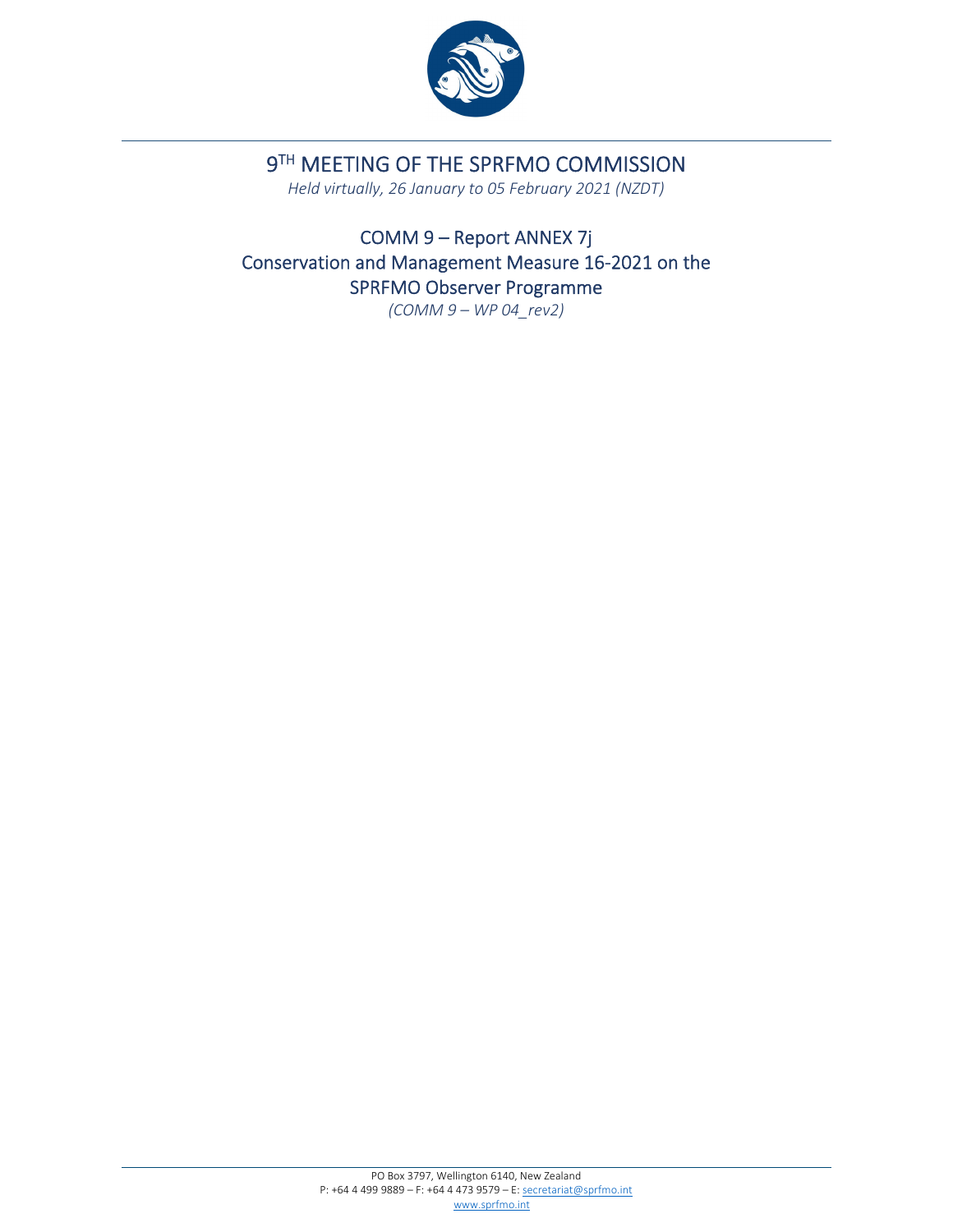

# CMM 16-202149

# Conservation and Management Measure Establishing the SPRFMO Observer Programme

*(Supersedes CMM 16‐201918)*

#### The Commission of the South Pacific Regional Fisheries Management Organisation;

*RECOGNISING* United Nations General Assembly Sustainable Fisheries Resolutions 63/112 and 71/123 which encourage the development of observer programmes by regional fisheries management organisations (RFMOs) and arrangements to improve data collection;

*RECALLING* that,according toArticle 28 of the Convention on the Conservation and Management of High Seas Fishery Resources in the South Pacific Ocean (the Convention), the Commission shall establish an observer programme, to be operated in accordance with standards, rules and procedures developed by the Commission;

*NOTING* that Article 28 of the Convention sets out the functions of the observer programme and that the observer programme shall be coordinated by the Secretariat of the Commission in a flexible manner to take account of the nature of the fisheries resources and other relevant factors;

*NOTING* that the primary function of observers on board fishing vessels is the collection of scientific information and that observers are not enforcement officials, but that Article 28 of the Convention specifiesthat the information collected by the observer programme shall, as appropriate, also be used to support the functions of the Commission and its subsidiary bodies, including the Compliance and Technical Committee (CTC);

*NOTING* the importance of the collection of robust scientific information, consideration should be given to *inter alia* cost‐effectiveness and safety at sea.

*NOTING* ALSO that one of the functions of the Commission is to promote the conduct of scientific research to improve knowledge of fishery resources and marine ecosystems in the Convention Area and of the same fishery resources in adjacent waters under national jurisdiction;

*NOTING FURTHER* that scientific research vessels performing fishing operations for research purposes will have on board scientific personnel whose primary function is the collection of scientific data and information;

*ACKNOWLEDGING* that high‐quality data and information related to the fishing activity in the Convention Area, and its impacts on the marine environment occurring in the SPRFMO area are essential for the Commission to adopt and implement effective and timely Conservation and Management Measures (CMMs);

*DETERMINED* to ensure the collection of data and information that can be used for effective assessment and management of SPRFMO fisheries resources, including target species and bycatch, and interaction of fishing activities with the environment and species occurring in the Convention Area, to improve the certainty of future scientific advice while taking into account ecosystem considerations;

*RECOGNISING* the international nature of fishing activity and management of SPRFMO fisheries resources, and the consequent need to deploy well-trained and accredited observers;

*RECOGNISING* the nature of the observer's work at sea and that the collection of data and information needs to be coupled with safe conditions for observers while on board fishing vessels;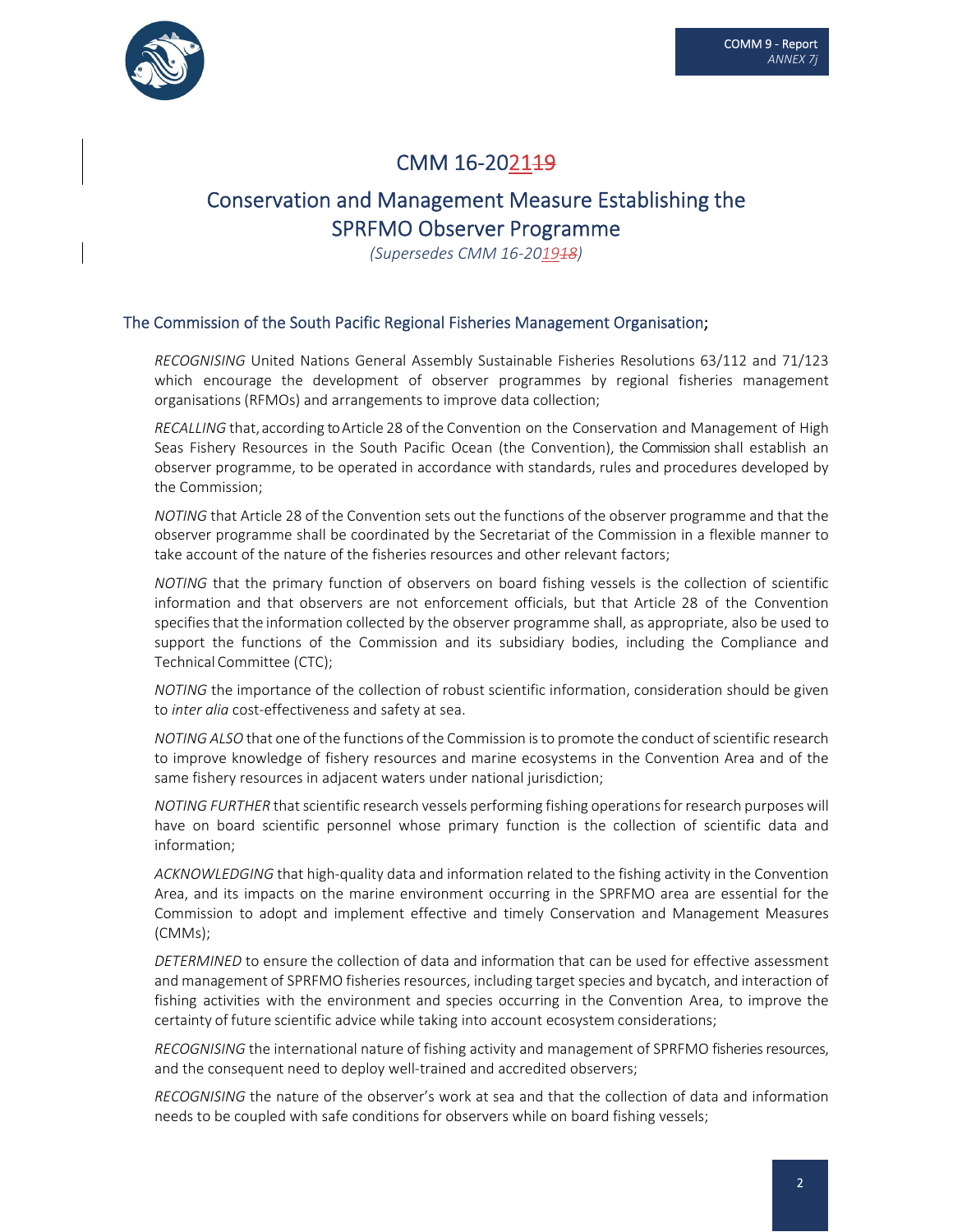

*ACKNOWLEDGING* that electronic monitoring systems, study fleets and self-sampling have been successfully tested for certain types of data in some fisheries and that the Commission, with the advice of the Scientific Committee (SC), could explore minimum standards for their implementation, as practical and appropriate;

*COMMITTED* to ensure that the SPRFMO Observer Programme (SPRFMO OP) is developed under a robust and transparent governance framework;

*RECOGNISING* the need to establish clear procedures for attaining accreditation of national observer programmes and service providers under the SPRFMO OP;

*ADOPTS* the following CMM in accordance with Articles 8 and 28 of the Convention:

#### General Rules

- 1. This CMM establishes the standards, rules and procedures to establish the SPRFMO OP and to ensure it achieves the objectives specified in Article 28 of the Convention.
- 2. The purpose of the SPRFMO OP is to facilitate the collection of verified scientific data and additional information related to fishing activities in the Convention Area and its impacts on the ecosystem, and also to support the functions of the Commission and its subsidiary bodies, including the CTC.
- 3. The SPRFMO OP shall apply to all fishing vessels flying the flag of a Member or Cooperating non‐ Contracting Party (CNCP) fishing for fisheries resources in the Convention Area for which a minimum level of observer coverage applies in the relevant CMMs in force.
- 4. Members and CNCPs are encouraged to undertake their best efforts to have observers on board their fishing vessels<sup>1</sup> flying their flags and fishing for fisheries resources in the Convention Area for which there is no fishery‐specific CMM in force. The Scientific Committee shall provide advice to the 8th meeting of the Commission in 2020 on the appropriate levels of observer coverage for these fisheries.
- 5. Observers shall have the rights and duties set out in Annex 1 of this CMM. Members and CNCPs shall ensure that observers from their national observer programmes perform their duties.
- 6. Members and CNCPs shall also ensure that owners and fishing operators, vessel captains, officers and crew of vessels flying their flag:
	- a) Respect the rights of observers set out in Annex 1 of this CMM, and
	- b) comply with the standards and duties set out in Annex 2 of this CMM.
- 7. Members and CNCPs shall ensure that their national observer programmes and service providers only deploy independent and impartial observers.
- 8. The Commission, based on the advice of the SC, should explore and, where feasible, complementary with other means of collecting scientific data and additional information in conjunction with human observers.

### Deployment of Observers

- 9. To fulfil their obligations under the Convention and the relevant CMMs adopted by the Commission, Members and CNCPs shall only deploy observers sourced from a national observer programme or service provider accredited according to the provisions of this CMM.
- 10. Observersfrom an accredited national observer programme of a Member or CNCP shall only be deployed on board vesselsflagged to another Member or CNCP with the consent of both Members or CNCPs.

 $1$  For the purposes of this paragraph, fishing vessels exclude reefer and supply vessels.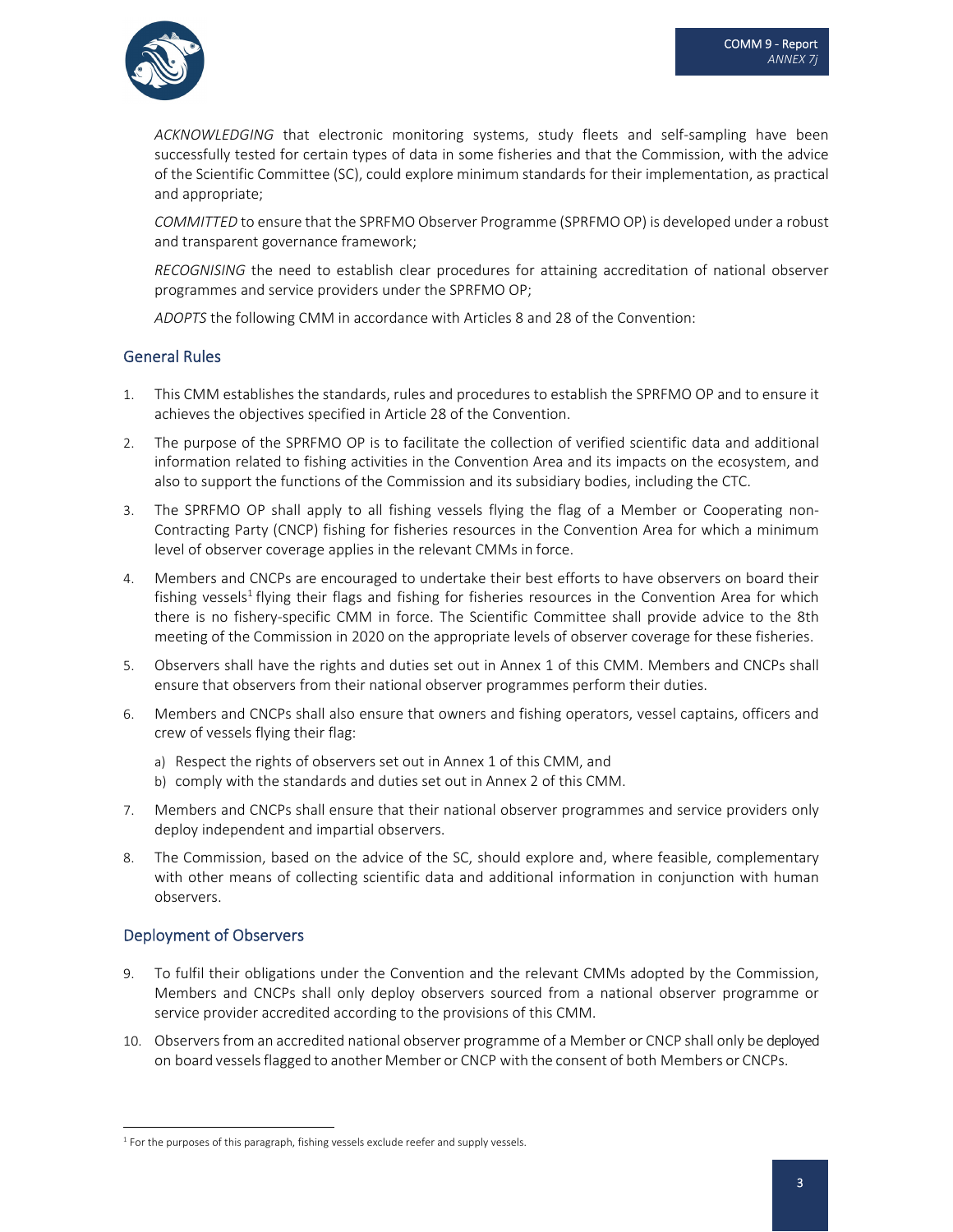

11. Individual observers have the right to refuse a deployment on board a fishing vessel for justified reasons, including when safety issues have been identified on the vessel to be deployed or due to serious illness of the observer before boarding. The national observer programme orservice provider shall ensure that the reasons for such refusal are documented and that a copy of such documentation is provided to the SPRFMO Secretariat, which will forward it to the relevant Member or CNCP.

#### Levels of Coverage

- 12. Members and CNCPs shall ensure that all fishing vessels flying their flag carry observers from a national observer programme or service provider accredited under the SPRFMO OP to meet the minimum levels of observer coverage required by the relevant applicable SPRFMO CMM(s) while operating in the Convention Area<sup>2</sup>.
- 13. Scientific research vessels flying the flag of a Member or CNCP fishing for research purposes in the Convention Area shall be exempted from the obligation to carry accredited observers on board<sup>3</sup>. In these cases, Members and CNCPs shall comply with the data collection and reporting obligations of paragraphs 42, 43 and 44, and shall ensure that scientific personnel on board possess the capacity to perform in full all of the observation and reporting responsibilities contained in those paragraphs.
- 14. For fisheries where 100 percent of observer coverage is not required, Members and CNCPs shall ensure that the method of assigning observers on vessels flying their flag is representative for the fishery to be monitored and commensurate with the specific data needs of the fishery as a whole. This requirement is subject to practical constraints related to Members and CNCPs with a small number of fishing vessels or trips.
- 15. In relation to paragraph 14 of this CMM, Members and CNCPs shall document and provide information on the methods used to allocate observers on fishing vessels flying their flag to meet the observer coverage requirements, and shall also provide this information in their National Annual Report to the SC. The SC shall review the method used by each Member or CNCP and provide recommendations for improvement, when necessary.

#### Accreditation

#### *Accreditation Evaluator*

- 16. The SPRFMO OP Accreditation Evaluator is the public or private person or entity tasked by the Commission to assess and evaluate the applications for accreditation. The SPRFMO OP Accreditation Evaluator shall have addressed any potential or actual conflict of interest in the course of delivering its service.
- 17. Applications for the accreditation of national observer programmes may be submitted by Members or CNCPs while applications by service providers may be submitted directly by an external, non‐ governmental provider of observers, or a Member or CNCP under the SPRFMO OP. Subject to paragraphs 34 and 36 of this CMM, the evaluation of each national observer programme or service provider shall only be undertaken by the SPRFMO OP Accreditation Evaluator.
- 18. Subject to paragraphs 28, 29 and 30 of this CMM, the SPRFMO OP Accreditation Evaluatorshall evaluate the national observer programmes and service providers against the minimum requirements and standards set by the Commission in Annex 3 of this CMM.

<sup>2</sup> CMM 01‐2019 (*Trachurus murphyi*), CMM 03‐2019 (Bottom fishing) and CMM 13‐2019 (Exploratory fisheries) specify observer coverage levels for these fisheries.

<sup>&</sup>lt;sup>3</sup> This paragraph does not apply to fishing under CMM 13-2019 (Exploratory Fisheries) - observer requirements for exploratory fishing are specified under paragraph 18 of that CMM.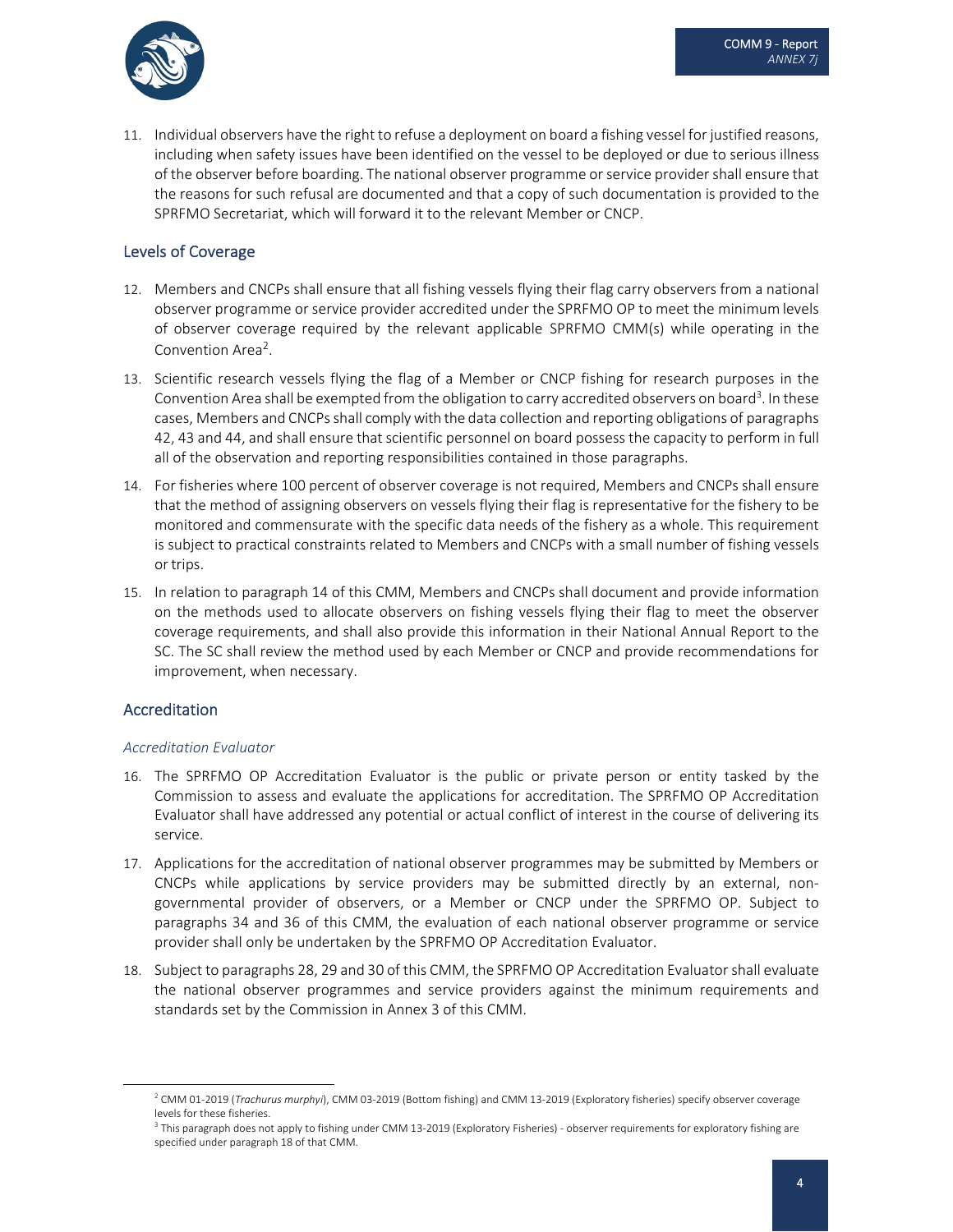

- 19. The Secretariat shall ensure that the SPRFMO OP Accreditation Evaluator is required, through its service contract, to maintain the confidentiality of any information received by a Member, CNCP or service provider pursuant to this accreditation process.
- 20. A Decision of the Commission will designate a SPRFMO OP Accreditation Evaluator no later than at its  $8<sup>th</sup>$  annual meeting. The procedure for appointing the SPRFMO OP Accreditation Evaluator, as well as the terms and conditions of engagement, are outlined in COMM7‐Report Annex 7i.
- 21. The SPRFMO OP Accreditation Evaluator shall be paid out of the Commission budget.

#### *Evaluation of observer programmes of Members, CNCPs and service providers by the SPRFMO OP Accreditation Evaluator*

- 22. Consistent with Article 28(1) of the Convention, the SPRFMO OP, including the accreditation process, shall be coordinated by the Secretariat and operated in accordance with the standards, rules and procedures detailed in this CMM.
- 23. Each Member, CNCP or service provider seeking to accredit its observer programme under the SPRFMO OP shall submit to the Secretariat and the Accreditation Evaluator, at any time, all the relevant information and documentation to fulfil the standards provided for in Annex 3, including manuals, guides and training materials. Where applications are submitted by service providers on behalf of a Member or CNCP, final responsibility for the completeness and accuracy of the information submitted shall rest with the Member or CNCP. All the information and documentation shall be provided in the official language of the Commission or with appropriate translations. The Secretariat may recommend that the Member, CNCP or service provider complete the application when there is clear evidence that substantive or essential information is missing.
- 24. Members and CNCPs are encouraged to inform the Secretariat and the Accreditation Evaluator a year in advance of their intention to pursue accreditation under the SPRFMO OP and to commence the accreditation process at least six months prior to the date fixed for the opening of the next Commission meeting..
- 25. The Secretariat shall promptly provide the information and documentation referred to in paragraph 23 to the SPRFMO OP Accreditation Evaluator.
- 26. The SPRFMO OP Accreditation Evaluator shall liaise with Members, CNCP and service providers, as appropriate. Members, CNCPs and service providers shall have the opportunity to provide additional information and corrections relevant to their evaluation to the Secretariat and the Accreditation Evaluator. This process will be conducted by the SPRFMO OP Accreditation Evaluator in a fair, equitable, transparent and non‐discriminatory manner.
- 27. Following evaluation and bilateral consultation, the SPRFMO OP Accreditation Evaluator shall provide a Draft Preliminary Evaluation Report to the Secretariat and the Member, CNCP or service provider pursuing accreditation within 30 days for comment prior to the report being provided to the Secretariat. The SPRFMO OP Accreditation Evaluator shall then incorporate any additional information and provide the Preliminary Evaluation Report simultaneously to both the Secretariat and the Member, CNCP or service provider under the SPRFMO OP within 30 days indicating whether the nominated national observer programme or service provider has met the minimum standards for accreditation under the SPRFMO OP.
- 28. When preparing a Preliminary Evaluation Report, and in addition to assessing the fulfilment of the standards indicated in Annex 3, the SPRFMO OP Accreditation Evaluator shall also consider those national programmes and service providers currently accredited by other RFMOs.
- 29. The SPRFMO OP Accreditation Evaluator shall assess the consistency and compatibility between the SPRFMO Minimum standardsfor accreditation under Annex 3 and those required by other RFMOs, along with their practical implementation and functioning. The Member or CNCP shall provide to the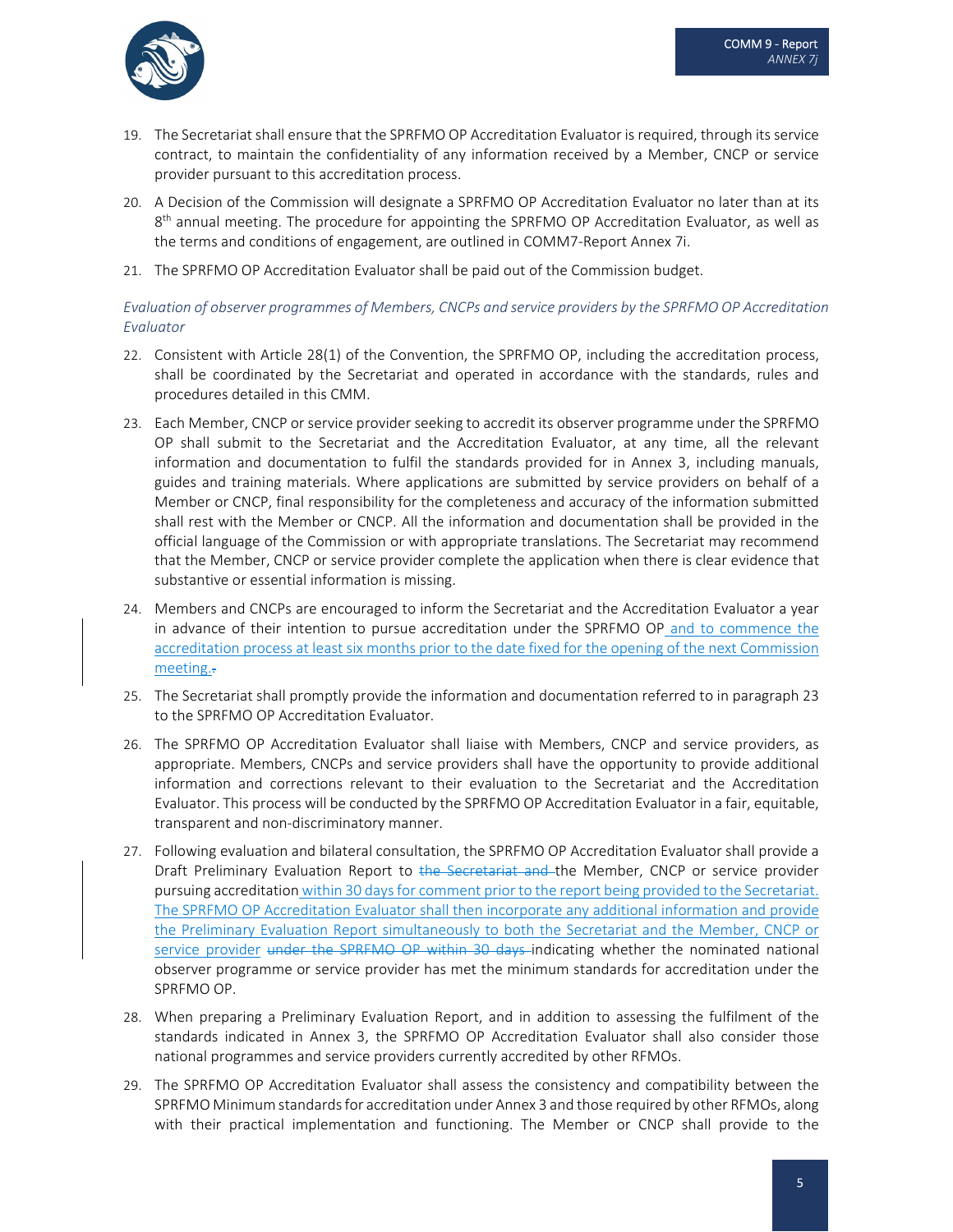

Secretariat the name of the national observer programme or service provider accredited by other RFMOs, the RFMO that has accredited it, and any other supporting information requested by the Accreditation Evaluator.

- 30. If the Accreditation Evaluator finds that the observer programme has accreditation under another RFMO or arrangement that meets the SPRFMO Minimum standards for accreditation under Annex 3, along with its practical implementation and functioning, it will find the application favourable.
- 31. The Accreditation Evaluator shall submit the Final Evaluation Report to the Secretariat no later than 60 days in advance of the next Commission meeting. The Secretariat shall circulate the Final Evaluation Report as an annex to the SPRFMO Observer Programme Implementation Report prior to the next CTC meeting.

31bis. The CTC shall assess the Final Evaluation Report and make recommendations to the Commission regarding whether the observer programme has met the requirements of this CMM and, where relevant, whether a recommendation based on paragraphs 33 to 36 is appropriate.

- 32. The Commission shall consider any Final Evaluation Reports and decide whether to grant accreditation at its next meeting on the basis of the Final Evaluation Report and any recommendations from the CTC. .
- 33. If the Final Evaluation Report by the SPRFMO OP Accreditation Evaluator is favourable, the Commission may decide to adopt the report and grant accreditation under the SPRFMO OP for 5 years from the date upon which accreditation is granted.
- 34. Should the Commission decide that, despite the favourable findings of the Final Evaluation Report by the SPRFMO OP Accreditation Evaluator, the application does not meet the minimum standard required for accreditation (Annex 3), it may decide not to grant accreditation. In that case it shall clearly outline the basis for its decision.
- 35. If the Final Report by the SPRFMO OP Accreditation Evaluator is not favourable, the Commission may decide to adopt the report and not grant accreditation.
- 36. Should the Commission decide that, despite the findings of the non‐favourable Final Evaluation Report by the SPRFMO OP Accreditation Evaluator, the application meets the minimum standard required for accreditation (Annex 3), the Commission may decide to grant accreditation under any conditions as may be specified by the Commission. These conditions may include the accreditation of a national observer programme or a service provider on a temporary and conditional basis pending the fulfilment by that Member, CNCP or service provider of the deficiencies detected during the accreditation process.
- 37. In case an application for accreditation is not granted, nothing prevents a Member, CNCP or service provider from presenting a new application to seek accreditation. When reapplying for accreditation Members, CNCPs and service providers shall consider the findings and recommendations of the SPRFMO OP Accreditation Evaluator and the Commission.
- 38. Members, CNCPs and service providers shall be entitled to renew accreditation.
- 39. A Member may request that the Commission revoke, condition or suspend accreditation for a national observer programme or service provider at any time but not later than 30 days in advance of the next CTC meeting by providing evidence that the national observer programme or service provider is not meeting the minimum standards for accreditation. The Executive Secretary shall circulate the request for revocation, condition or suspension to Members as soon as possible but no later than 15 days after the request is received, and the SPRFMO OP Accreditation Evaluator shall be asked to advise the CTC on the matter no later than 20 days after the request was circulated.
- 40. The CTC shall assess the request to revoke, condition or suspend an accreditation and the information provided at its next annual meeting, as well as any information provided by other Members, and may provide recommendations to the Commission. The Commission shall consider the CTC's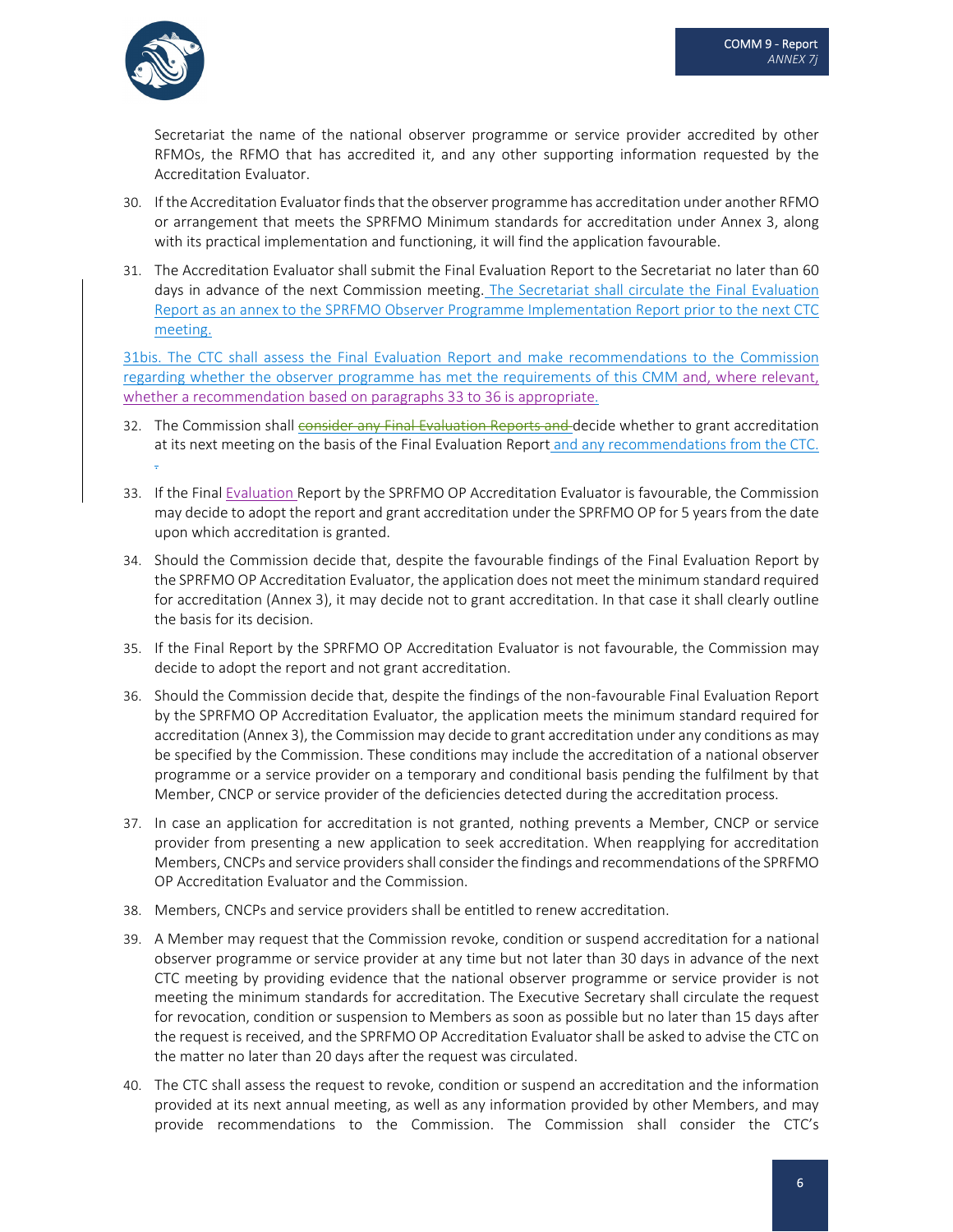

recommendations and the request to revoke suspend or condition accreditation at its next annual meeting.

41. The Secretariat shall publicise the name of all observer programmes accredited under the SPRFMO OP, together with relevant contact details, on the SPRFMO website and shall include a list of all national observer programmes or service providers accredited under the SPRFMO OP in the annual OP Implementation Report described in paragraph 45.

#### Data Collection

- 42. Members and CNCPs shall ensure that observers deployed on vessels flying their flag, and, where applicable, complementary means of collecting data and information, collect and provide the information specified in Annex 7 of CMM 02-2018 (Data Standards) in the manner set forth in that CMM and shall also provide relevant observer information required under any other CMM.
- 43. Nothing in this CMM shall prevent Members and CNCPs from taking additional actions related to data collection compatible with this measure.

#### Reporting

- 44. Members and CNCPs shall include a brief overview of the national observer programmes or service providers covering its fishing activity as a component of the Annual National Reports submitted by Members and CNCPs to the SC and developed in accordance with the "Guidelines for Annual National Reports to the SPRFMO Scientific Committee".
- 45. The Secretariat shall prepare a report on the implementation of the SPRFMO OP for presentation at each annual meeting of the CTC, using information from annual reports, observer data, and all other suitably documented andrelevantinformation in its possession. The SPRFMO OP Implementation Report will address, *inter alia*: (1) information on problems that have been encountered; (2) recommendations for improving current standards and practices; (3) developments in observer programmes and observational methods; (4) constraints to accreditation and (5) in general any identifiable problem or obstacle in fulfilling the objectives and purpose of this CMM as outlined in paragraphs 1 and 2.
- 46. The SPRFMO OP Implementation Report shall be distributed to Members and CNCPs 30 days prior to each annual CTC meeting.
- 47. The CTC shall review the recommendations delivered by the SPRFMO OP Implementation Report and provide advice to the Commission thereon, including proposed actions to be taken.
- 48. The Secretariat shall make available observer data to the SC, at its request. Data confidentiality shall be maintained as set forth in procedures specified in Paragraph 6 of CMM 02‐2018 (Data Standards) and in any other data procedures that may be adopted by the Commission.

#### Review

- 49. The CTC shall review the implementation and effectiveness of this CMM at least every five years, including the observer safety requirements, the applicability of the SPRFMO OP to other fishing vessels and any additional requirements as necessary to meet the objectives of both Article 28 of the Convention and this CMM.
- 50. The SC shall periodically reviewand provide advice on the appropriate level of observer coverage needed in each fishery to meet data needs.
- 51. Should the SC recommend that a change in coverage or research priorities for specific fisheries is needed, the revised coverage levels, if adopted by the Commission, will be specified in the relevant fishery CMMs.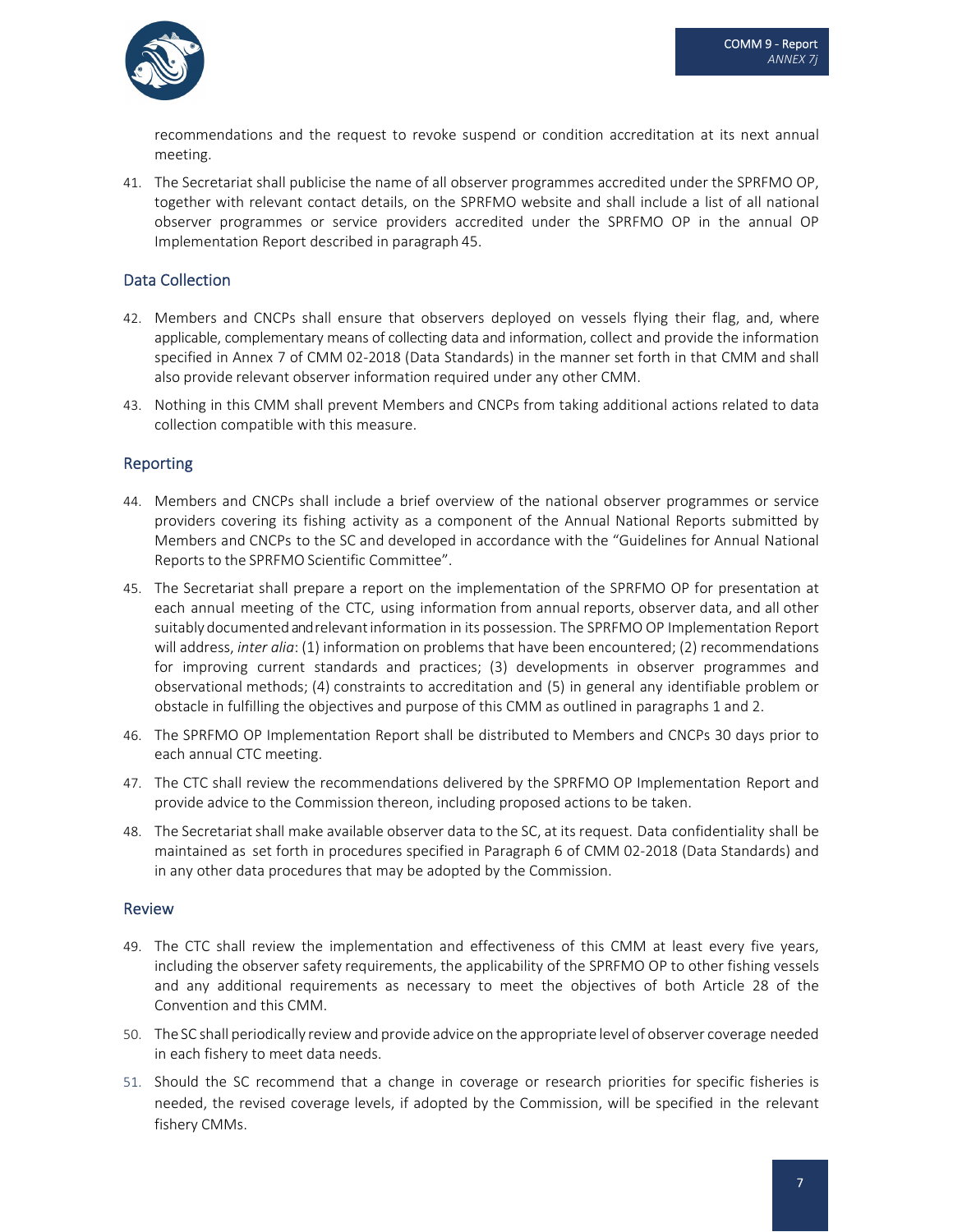

### Entry into Force

- 52. This CMM shall enter into force 120 days afterthe conclusion of the Commission's 2019 Annual Meeting.
- 53. Members and CNCPs may continue using their own non‐accredited national observer programme or service provider to meet observer coverage requirements until 31 December 2023. From 1 January 2024 Members and CNCPs shall only deploy observers from national observer programmes or service providers accredited under the SPRFMO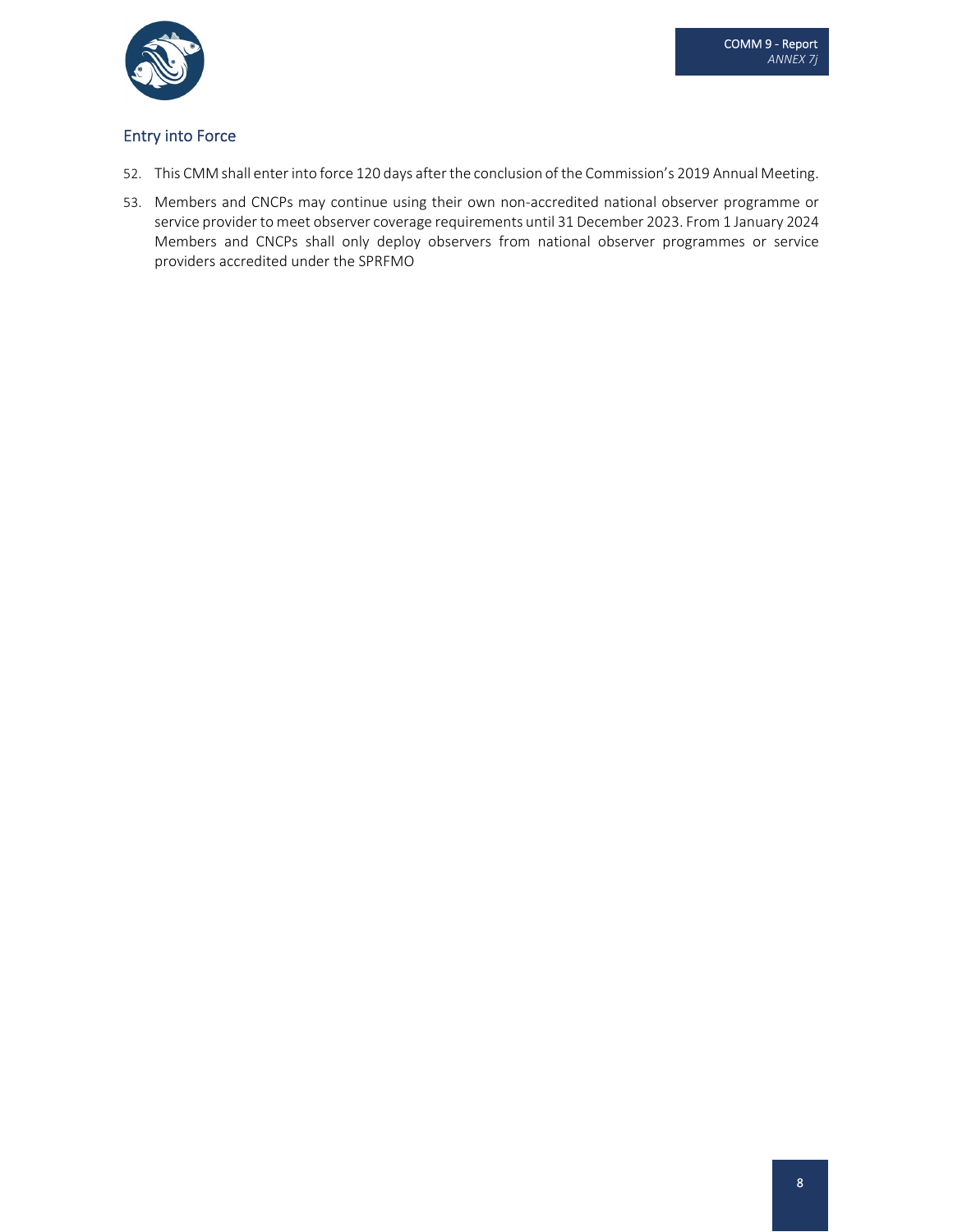

## ANNEX 1 Minimum Standards for Observers

## Observer rights

In fulfilling their tasks and duties, observers shall have the following rights:

- a) Freedom to carry out their duties without being assaulted, obstructed, delayed, intimidated or interfered with;
- b) Access to and use of all facilities and equipment of the vessel necessary to carry out the observer's duties, including but not limited to full access to the bridge, catch before being sorted, processed catch and any bycatch on board, as well as areas which may be used to hold, process, weigh, and store fish, as safety permits;
- c) Access to the vessel's records, including logbooks, vessel diagrams and documentation for reviewing records, assessment and copying, as well as access to navigational equipment, charts, and other information related to fishing activities;
- d) Access to and use of communications equipment and personnel, upon request, for entry, transmission, and reception of work‐related data or information;
- e) Reasonable use of the communication equipment on board to communicate with the observer programme on land at any time including emergencies;
- f) Access to additional equipment, if present, to facilitate the work of the observer while on board the vessel, such as high‐powered binoculars, electronic means of communication, freezer to store specimens, scales, et cetera;
- g) Safe access to the working deck or hauling station, during net or line retrieval and access to specimens on deck (alive or dead) in order to collect samples;
- h) Unrestricted access to food, accommodation and sanitary facilities of a standard equivalent to those normally available to an officer on board the vessel as well as medical facilities that meet international maritime standards;
- i) Access to verify safety equipment on board (through a safety orientation tour provided by officers or crew) before the vessel leaves the dock;
- j) Unrestrained permission to record any pertinent information relevant for scientific purposes and data collection;
- k) A designated contact or supervisor on land to communicate with at any time while at sea;
- l) To refuse deployment on board a fishing vessel for justified reasons, including where safety issues have been identified. The national observer programme or service provider shall ensure that the reasons for such refusal are documented and a copy of such document is provided to the SPRFMO Secretariat, which will forward it to the flag State of the vessel;
- m) The ability to communicate at any time the occurrence ofsafety issuesto the vessel captain, national observer programme, service provider, the Secretariat, and flag State, as appropriate;
- n) Upon request by the observer, receiving reasonable assistance by the crew to perform their duties including, among others, sampling, handling large specimens, releasing incidental specimens and measurements;
- o) Privacy in the observer's personal areas;
- p) Not performing duties assigned to the crew, such as gear handling (for fishing purposes), offloading fish, et cetera;
- q) Observer data, records, documents, equipment and belongings will not be accessed, harmed, or destroyed.

Members and CNCPs shall ensure that operators, captains, officers and crew on board vessels flying their flag respect the rights of observers and that a copy of these rights are provided to the crew and/or prominently displayed.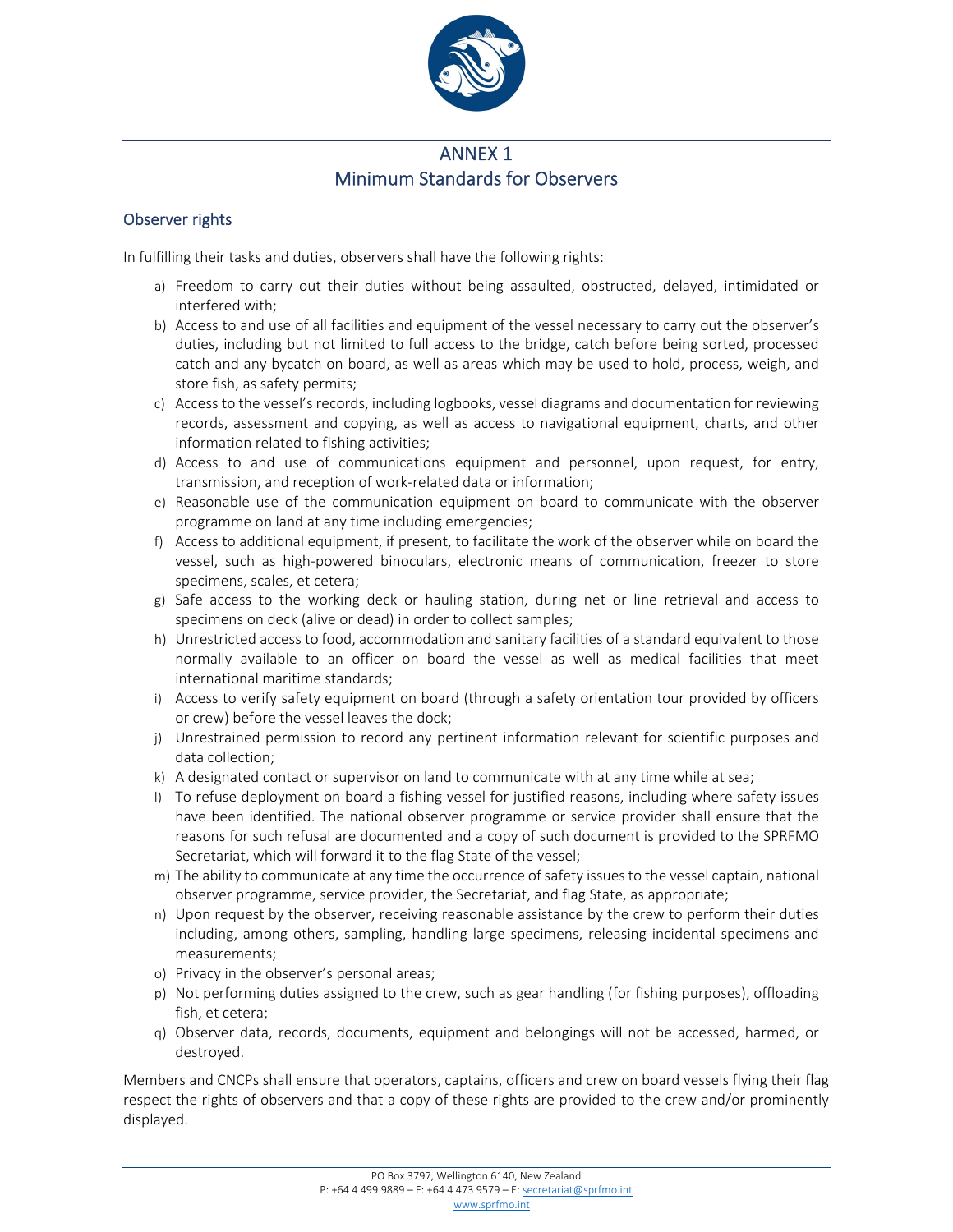

#### Observer duties

The duties of observers include:

- a) Carrying complete and valid documents before boarding the vessel, including, when relevant, identification documents, passport, visas, and certificates of at sea security training;
- b) Submitting copies of the documents indicated above to the programme managers of the national observer programme or service provider, as required;
- c) Maintaining independence and impartiality at all times while on duty;
- d) Complying with the laws and regulations of the Member or CNCP whose flag the vessel is flying, as applicable;
- e) Respecting the hierarchy and general rules of behaviour that apply to the vessel personnel;
- f) Performing duties in a manner that does not unduly interfere with the operations of the vessel and while carrying out their functions giving due consideration to the operational requirements of the vessel and communicating regularly with the captain or master of the vessel;
- g) Being familiar with the emergency procedures aboard the vessel, including the locations of life rafts, fire extinguishers, and first aid kits, and participating regularly in emergency drills for which the observer has received training;
- h) Communicating regularly with the vessel captain on relevant observer issues and duties;
- i) Refraining from actions that could negatively affect the image of the SPRFMO OP;
- j) Adhering to any required codes of conduct for observers, including any applicable laws and procedures;
- k) Communicating as regularly as is required with the programme managers and/or national programme coordinator on land;
- l) Complying with any SPRFMO CMMs whose provisions are directly applicable to observers;
- m) Respect the privacy in the captain and crew areas.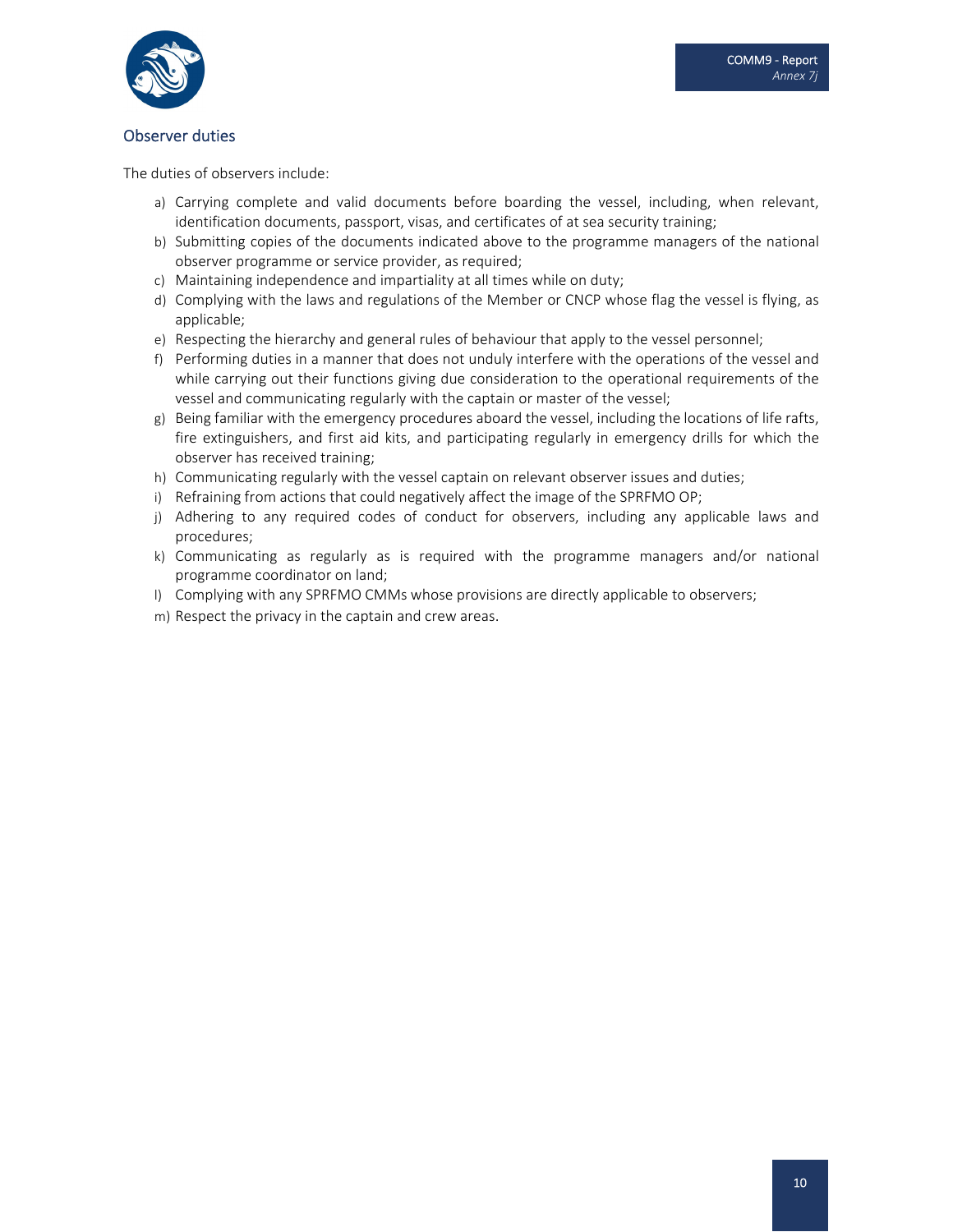

## ANNEX 2 Duties of Vessel Operators, Captain, Officers and Crew

Members and CNCPs shall ensure that vessel operators and captains, officers and crew, as applicable, comply with the following provisions regarding the SPRFMO OP:

#### *Rights of vessel operators and captains*

Vessel operators and captains shall have the following rights:

- a) To agree to the timing and placement, when required to take on board one or more observers;
- b) To conduct operations of the vessel without undue interference due to the observer's presence and performance of the observer's duties;
- c) To assign, at his or her discretion, a vessel crew member to accompany the observer when the observer is carrying out duties in hazardous areas;
- d) To be timely notified by the observer provider on completion of the observer's trip of any comments regarding the vessel operations. The captain shall have the opportunity to review and comment on the observer's report and shall have the right to include additional information deemed relevant or a personal statement.

#### *Duties of vessel operators and captains*

Vessel operators and captains shall have the following duties:

- a) Accept on board the vessel one or more persons identified as observers by the SPRFMO OP when required by the Member or CNCP to which the vessel is flagged;
- b) Ensure the vessel crew is properly briefed and does not assault, harass, obstruct, resist, intimidate, influence, or interfere with the SPRFMO OP observer or impede or delay the observer in the performance of duties;
- c) If required by a SPRFMO CMM, as a complementary monitoring tool, install and maintain functioning electronic monitoring systems or devices throughout the selected fishing trips;
- d) Ensure the observer has access to the catch before any sorting, grading or other separation of the components of the catch are made;
- e) Ensure that vessels operating in the Convention Area include adequate space for the observer to conduct bycatch sampling or other sampling as needed, in a safe manner that limits interference with vessel operations, with a dedicated sample station and other equipment such as scales;
- f) Maintain a safe and clean sampling station to be used by the observer;
- g) Not alter the sampling station during an observed trip without consultation with the observer and subsequent notification to the Member or CNCP in control of the vessel;
- h) Inform the crew regarding the timing and objectives of the SPRFMO OP and schedule for observer boarding, as well as their responsibilities when an observer from the SPRFMO OP boards the vessel;
- i) Assist the SPRFMO OP observer to safely embark and disembark the vessel at an agreed upon place and time;
- j) Allow and assist the SPRFMO OP observer to carry out all duties safely and ensure the observer is not unduly obstructed in the execution of duties unless there is a safety issue that requires intervention;
- k) Allow and assist the SPRFMO OP observer to remove and store samples from the catch and allow the observer access to stored specimens;
- l) Provide the observer, while on board the vessel, at no expense to the observer, national programme or service provider, with food, accommodation, adequate sanitary amenities and medical facilities of a standard equivalent to those normally available to an officer on board the vessel according to generally accepted international standards;
- m) Allow and assist full access to and use of all facilities and equipment of the vessel that is necessary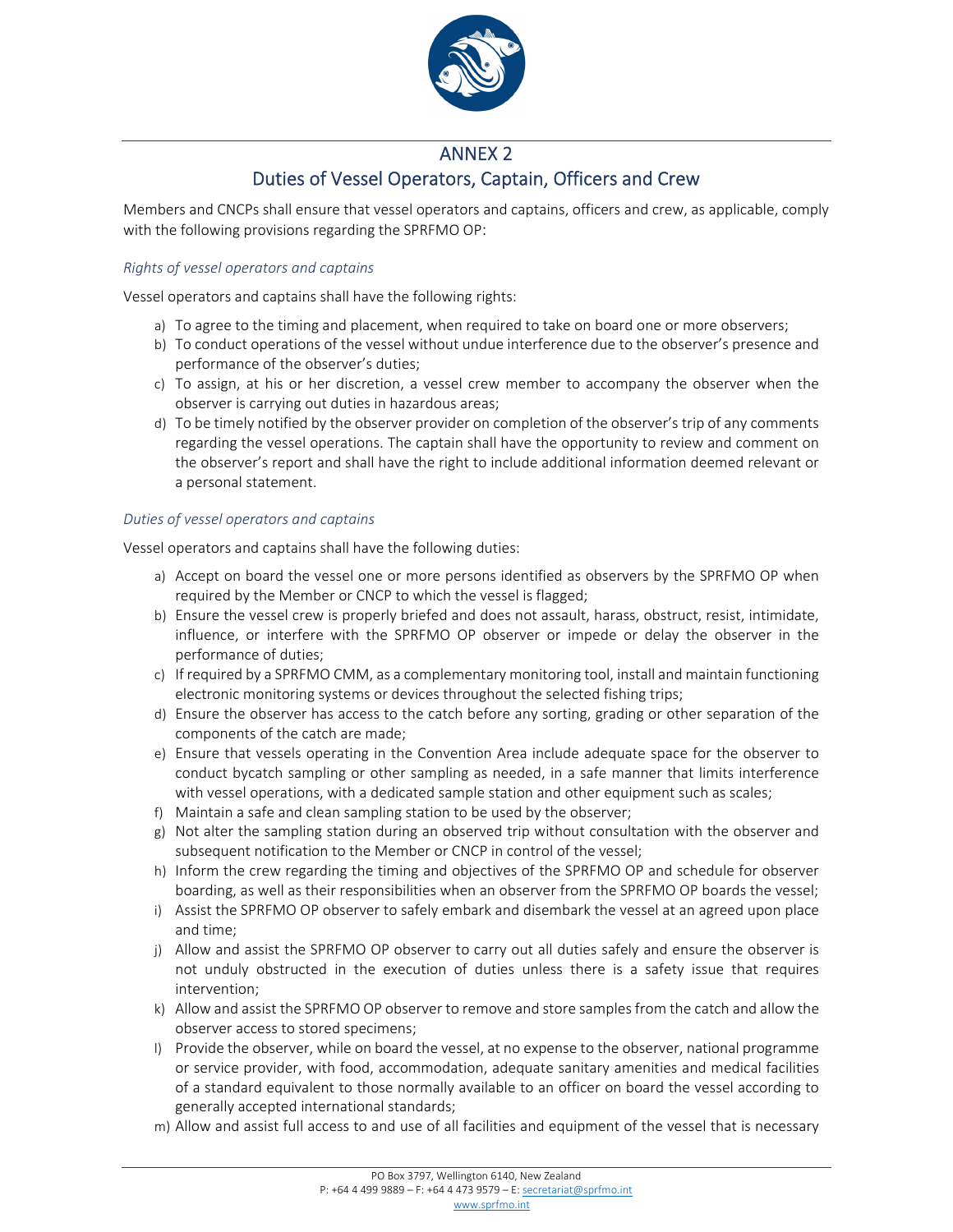

for the observer to carry out his or her duties, including but not limited to full access to the bridge, catch before being sorted, processed catch and any bycatch on board, as well as areas which may be used to hold, process, weigh and store fish;

- n) Follow an established mechanism, if adopted by the Commission, for solving conflicts that would complement the established dispute settlement processes provided by observer programmes and providers;
- o) Cooperate with the observer when the observer is sampling the catch;
- p) Provide notice to the observer at least fifteen (15) minutes before fishing gear hauling or setting procedures, unless the observer specifically requests not to be notified;
- q) Provide adequate space to the observer in the bridge or other designated area for clerical work, as well as adequate space on deck or the factory to perform the observer's duties;
- r) Provide personal protective equipment, and, where appropriate, an immersion suit;
- s) Provide to the observer timely medical attention in case of physical or psychological illness or injury;
- t) Develop and maintain an emergency action plan (EAP) regarding observer safety.

#### *Safety orientation briefing*

Vessel captains or a crew member designated by the captain shall provide the observer with a safety orientation briefing at the time of boarding the vessel and before it leaves the dock. The orientation briefing shall include:

- a) Safety documentation of the vessel;
- b) Location of life rafts, raft capacities, observer's assignment, expiration, installation, and any other relevant safety related information;
- c) Location and instructions for use of emergency radio beacons indicating position in case of an emergency;
- d) Location of immersion suits and personal floating devices, their accessibility, and the quantities for everyone onboard;
- e) Location of flares, types, numbers, and expiration dates;
- f) Location and number of fire extinguishers, expiration dates, accessibility, et cetera;
- g) Location of life rings;
- h) Procedures in case of emergencies and essential actions of the observer during each type of emergency, such as a fire on board, recovering a person overboard, et cetera;
- i) Location of first aid materials and familiarity with crew members in charge of first aid;
- j) Location of radios, procedures for making an emergency call, and how to operate a radio during a call;
- k) Safety drills;
- l) Safe places to work on deck and safety equipment required;
- m) Procedures in case of illness or accident of the observer or any other crew member.

#### *Procedure in the event of an emergency*

If a SPRFMO observer dies, is missing or presumed fallen overboard, the Member whose flag the vessel is flying shall ensure that the fishing vessel:

- a) Immediately ceases all fishing operations;
- b) Immediately commences search and rescue if the observer is missing or presumed fallen overboard, and searches for at least 72 hours, unless the observer is found sooner, or unless instructed by the Member whose flag the vessel is flying to continue searching;
- c) Immediately notifies the Member whose flag the vessel is flying;
- d) Immediately notifies the Member or observer provider to whom the SPRFMO OP observer belongs, if applicable;
- e) Immediately alerts other vessels in the vicinity by using all available means of communication;
- f) Cooperates fully in any search and rescue operation;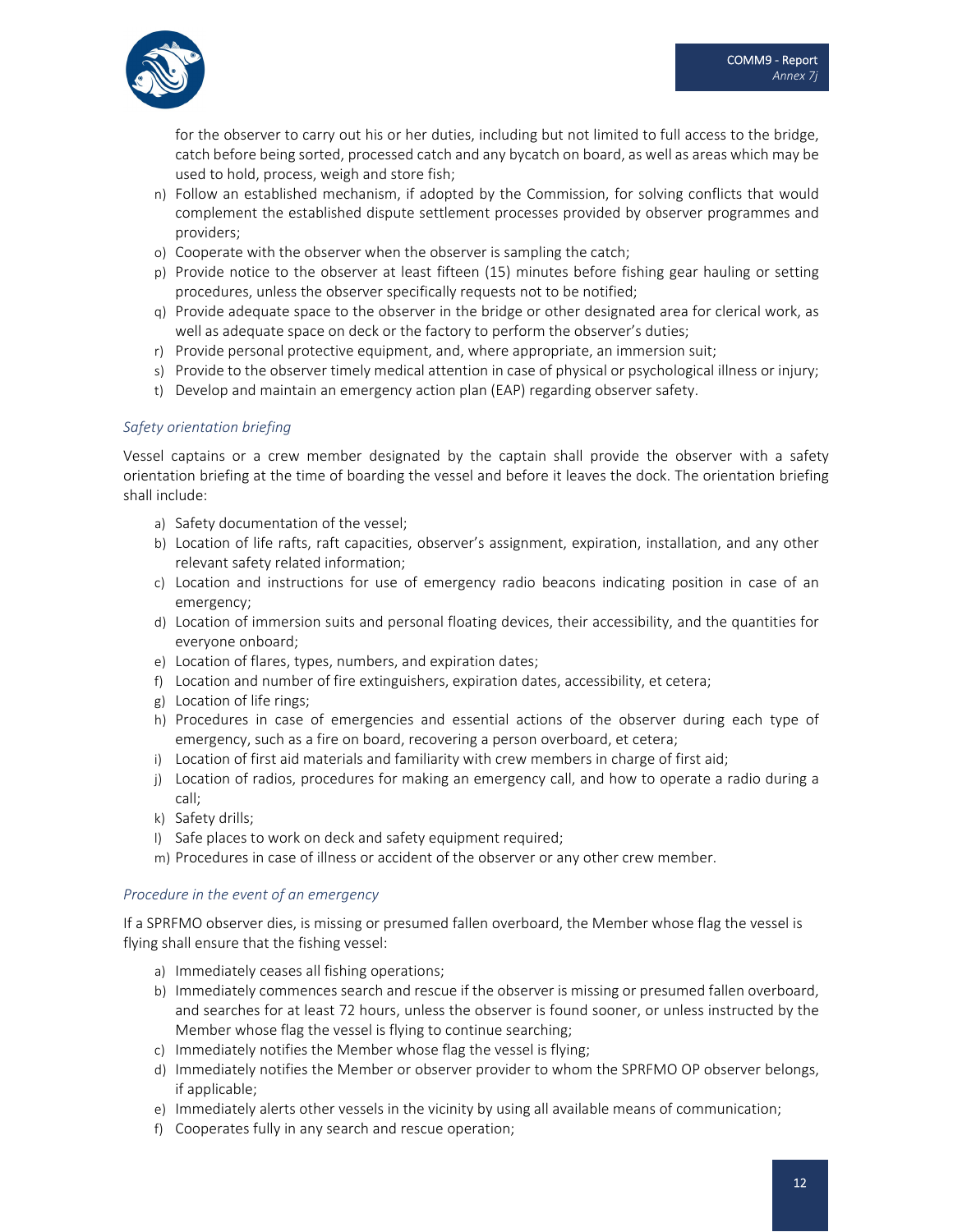

- g) Whether or not the search is successful, return the vessels for further investigation to the nearest port, as agreed by the Member whose flag the vessel is flying and the national observer programme or service provider;
- h) Provides the report to the observer providers and appropriate authorities on the incident; and
- i) Cooperates fully in any and all official investigations, and preserves any potential evidence and the personal effects and quarters of the deceased or missing observers.

Flag States shall take and implement all steps, as a matter of due diligence, to prevent incidents causing serious harm or death to observers on board vessels flying their flag, and to sanction or punish those involved, including through criminal investigation and prosecution. The flag State and other Members and CNCPs shall cooperate to that end.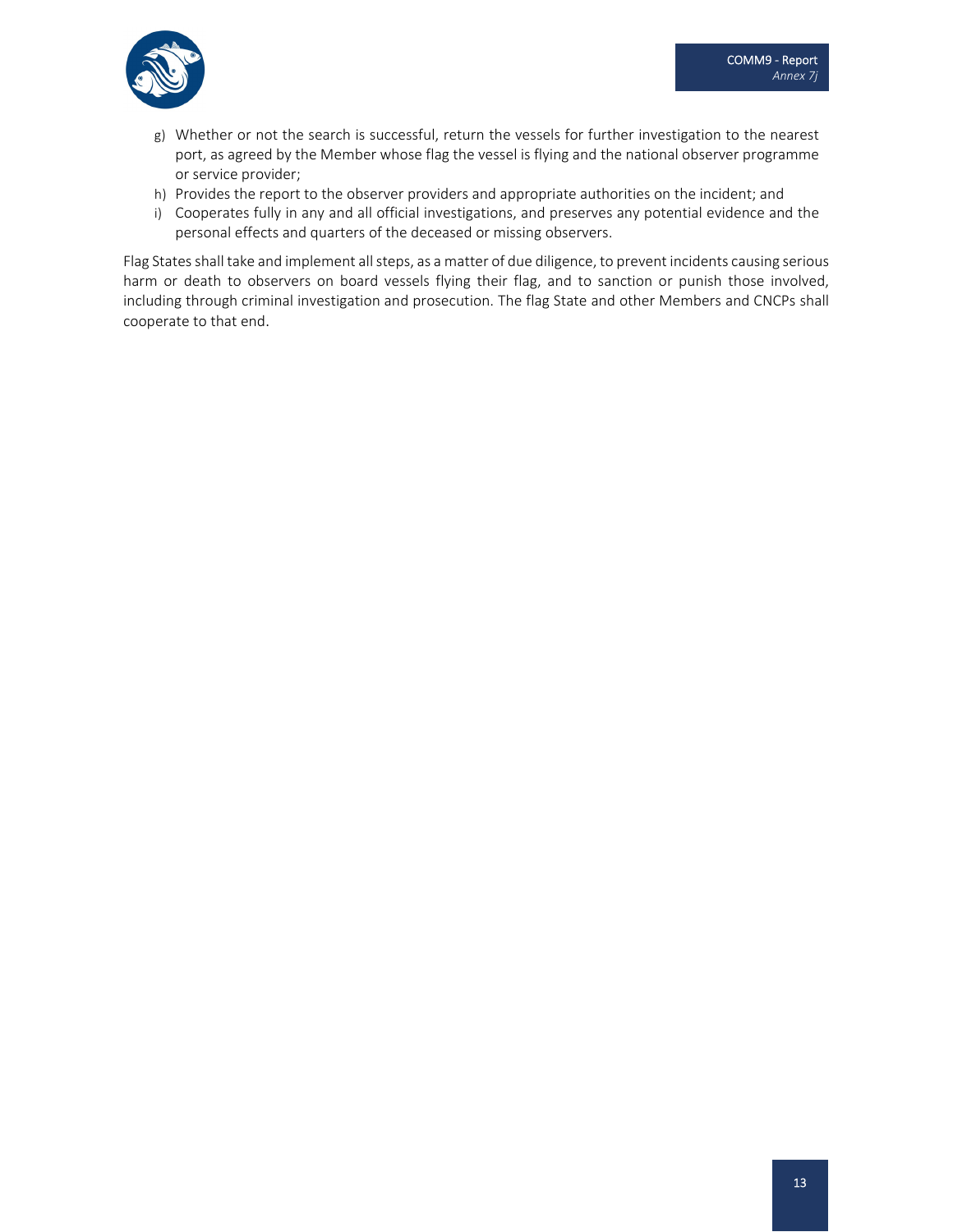

# ANNEX 3

# Minimum standards for accreditation under the SPRFMO OP

This Annex contains the Commission's minimum standards for accreditation under the SPRFMO OP. In accordance with paragraphs 27 and 31 of this CMM, the OP Accreditation Evaluator shall assess and decide all applications against these standards.

#### Impartiality, independence and integrity

- 1. National observer programmes and service providers shall only deploy independent and impartial observers. This means that neither the national observer programme or service provider, as the case requires, nor the individual observers, have a direct financial interest, ownership or business links with vessels, processors, agents and retailers involved in the catching, taking, harvesting, transporting, processing or selling of fish or fish products.
- 2. The national programme or service provider, and the individual observers:
	- a) Shall not have a direct financial interest, other than the provision of observer services, in the fisheries under the purview of the Commission, including, but not limited to: i) any ownership, mortgage holder, or other secured interest in a vessel or processor involved in the catching, taking, harvesting or processing of fish; ii) any business selling supplies or services to any vessel or processor in the fishery; iii) any business purchasing raw or processed products from any vessel or processor in the fishery;
	- b) Shall not solicit or accept, directly or indirectly, any gratuity, gift, favour, entertainment, inordinate accommodation, loan or anything of monetary value from anyone who either conducts activities that are regulated by a Member or CNCP connected with its services or the Commission, or has interests that may be substantially affected by the performance or non‐performance of the observer's official duties;
	- c) Shall not serve as an observer on any vessel or at any processors owned or operated by a person who previously employed the observer in another capacity within the last three years (e.g., as a crew member); and,
	- d) Shall not solicit or accept employment as a crew member or an employee of a vessel or processor while employed by a national observer programme or service provider.

#### Observer Qualifications

The qualification of individual observers is the responsibility of national observer programmes or service providers. The national observer programme or service provider shall demonstrate that observers that are recruited into their programme have relevant education or technical training and/or experience for the fleets concerned; ability to meet the observer duties described in this annex; no record of convictions calling into question the integrity of the observer or indicating a propensity towards violence; and the ability to obtain all necessary documentation, including passports and visas.

#### Observer Training

National observer programmes or service providers shall demonstrate that observers are adequately trained before their deployment. Training shall include the following:

1. The relationship between fisheries science and fisheries management and the importance of data collection in this context;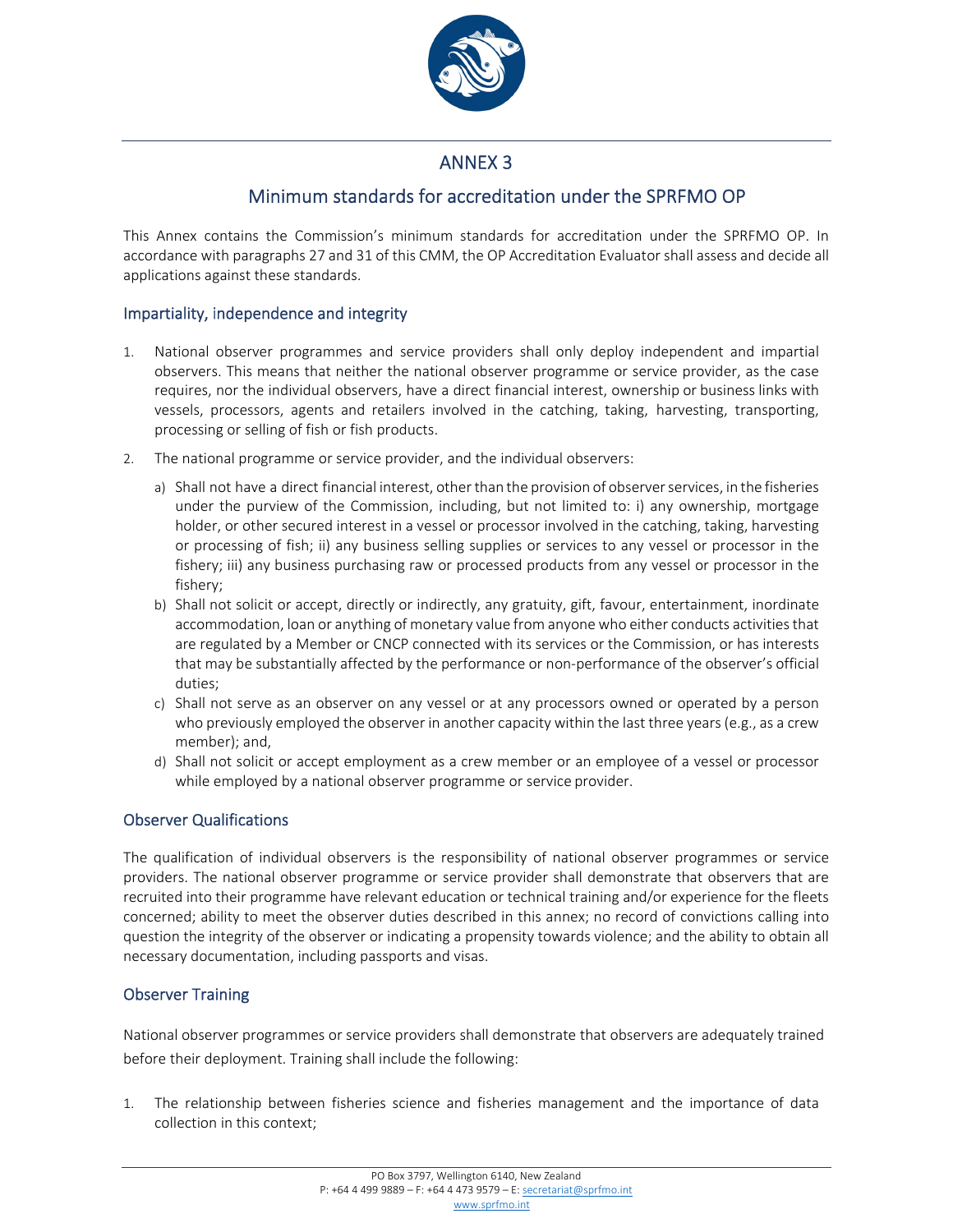

- 2. The relevant provisions of the Convention and SPRFMO CMMs relevant to the functions and duties of observers;
- 3. Importance of observer programmes, including understanding the duties, rights, authority and responsibilities of observers;
- 4. Safety at sea, including emergencies at sea, donning survival suits, use of safety equipment, use of radios, survival at sea, management of conflicts, and cold‐water survival;
- 5. First aid training, appropriate to working at‐sea or in remote situations;
- 6. Species identification and record of species encountered at sea, including target and non-target species, protected species, seabirds, marine mammals, sea turtles, invertebrates indicating vulnerable marine ecosystems, et cetera;
- 7. Knowledge of the different types and functioning of bycatch mitigation devices required by SPRFMO CMMs;
- 8. Safe handling protocols to rehabilitate and release seabirds, marine mammals and sea turtles;
- 9. Fishing vessel and fishing gear types relevant to SPRFMO;
- 10. Techniques and procedures for estimating catch and species composition;
- 11. Use and maintenance of sampling equipment including scales, callipers, et cetera;
- 12. Sampling methodologies at sea, i.e., fish sampling, fish sexing, measuring and weighing techniques, specimen collection and storage, and sampling methodologies;
- 13. Understand potential biases in sampling, how they arise and how they could be avoided;
- 14. Preservation of samples for analysis;
- 15. Data collection codes and data collection formats;
- 16. Familiarity with catch logbooks and recordkeeping requirements to aid observers' collection of data as required under SPRFMO CMMs;
- 17. Use of digital recorders or electronic notebooks;
- 18. Electronic equipment used for observer work and understanding their operation;
- 19. Use of electronic monitoring systems as a complement to their work, when applicable;
- 20. Verbal debriefing and report writing;
- 21. Training on relevant aspects of the International Convention for the Prevention of Pollution from Ships (MARPOL).

Refresher training should be ongoing dependent on the qualification requirements. Relevant updates to CMMs and observer requirements should be communicated to observers before each deployment as part of the briefing process, for example in an updated manual.

#### Observer Trainers

National programmes or service providers shall demonstrate that observer trainers have the appropriate skills and have been authorised by that national programme or service provider to train observers.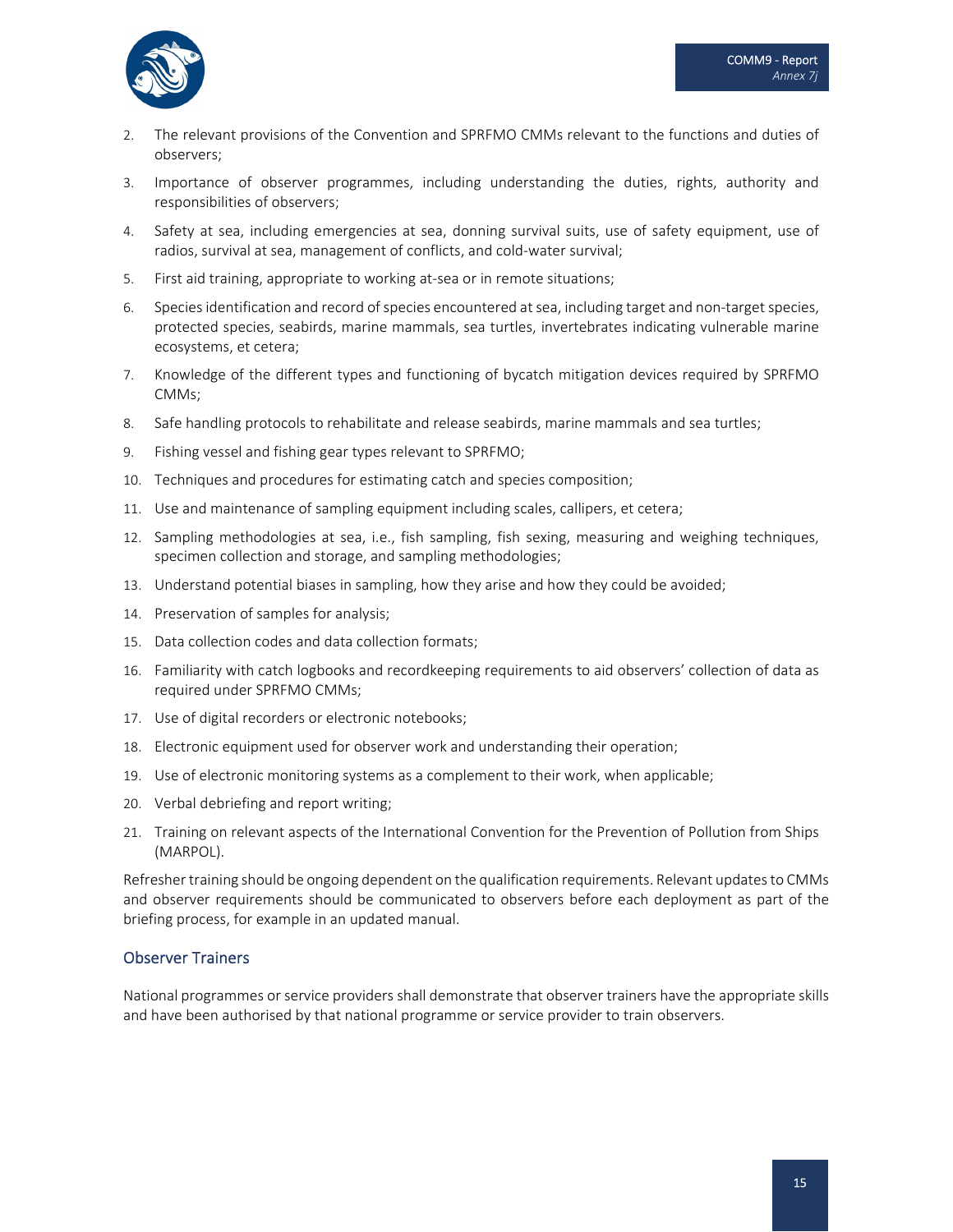

## Briefing and Debriefing

National observer programmes or service providers shall demonstrate that there are systems for briefing and debriefing observers and communicating at any time with vessel captains. The briefing and debriefing process shall be conducted by properly trained personnel and shall ensure that observers and vessel captains clearly understand their respective roles and duties.

### Data Validation Process

National observer programmes or service providers shall demonstrate that they have in place an observer data validation process in place. The data validation process shall be conducted by properly trained personnel and shall ensure that data and information collected by an observer are checked for discrepancies or inaccuracies that are corrected before the information is entered into a database or used for analysis. This includes ensuring that the national observer programme or service provider has in place a mechanism to receive data, reports and any other relevant information from an observer in such a way that prevents interference in that data from other sources. The data validation process shall ensure that the data meet the following standards:

- a) A mechanism that allows scientific data to be stored and transferred to the national observer programme (or service provider) in a secure and confidential manner.
- b) Vessel information uniquely identifies the actual vessel from which the fishing occurred;
- c) Dates and times of fishing effort are included and internally consistent (for example an end time should be after a start time);
- d) Location of fishing is included and valid (for example, logical latitude/longitude combinations), internally consistent and entered in the correct units;
- e) Effort data allows quantification of the amount of effort invested by the vessel, appropriate to the fishing method used, which is also identified;
- f) Catch information identifies the fishery resource (to the species level where possible) and the quantity of that species retained or discarded. If used, species codes are accurate;
- g) Where biological or length information is collected for a fish, it is directly linked to the effort in which it was caught – including date and time, location, and fishing method information, and includes the methodology of data collection;
- h) If the observer programme extends to transhipment and/or landings, then the amount and species of fishery resources transhipped/landed is quantified and recorded according to a standard methodology;
- i) Interaction data involving marine mammals, seabirds, reptiles and/or other species of concern identifies the individual species (where possible), the number of animals, fate (retained or released/discarded), life status if released (vigorous, alive, lethargic, dead), and the type of interaction (hook/line entanglement/warpstrike/net capture/other).

#### Observer Identification Cards

National observer programmes or service providers shall provide observers with identification cards that include the full name of the observer, date of issue and expiration, the name of the national observer programme or service provider, a unique identifying number (if issued by the national observer programme or service provider) a passport style photo of the observer, an emergency phone number.

#### Coordinating Observer Placements and Observer Deployments

National observer programmes or service providers shall demonstrate responsibility and capacity for the timely deployment of observers and will ensure that the selected observer receives all possible assistance during the entire length of their placements.

National observer programmes or service providers shall have in place a protocol to replace an observer if the